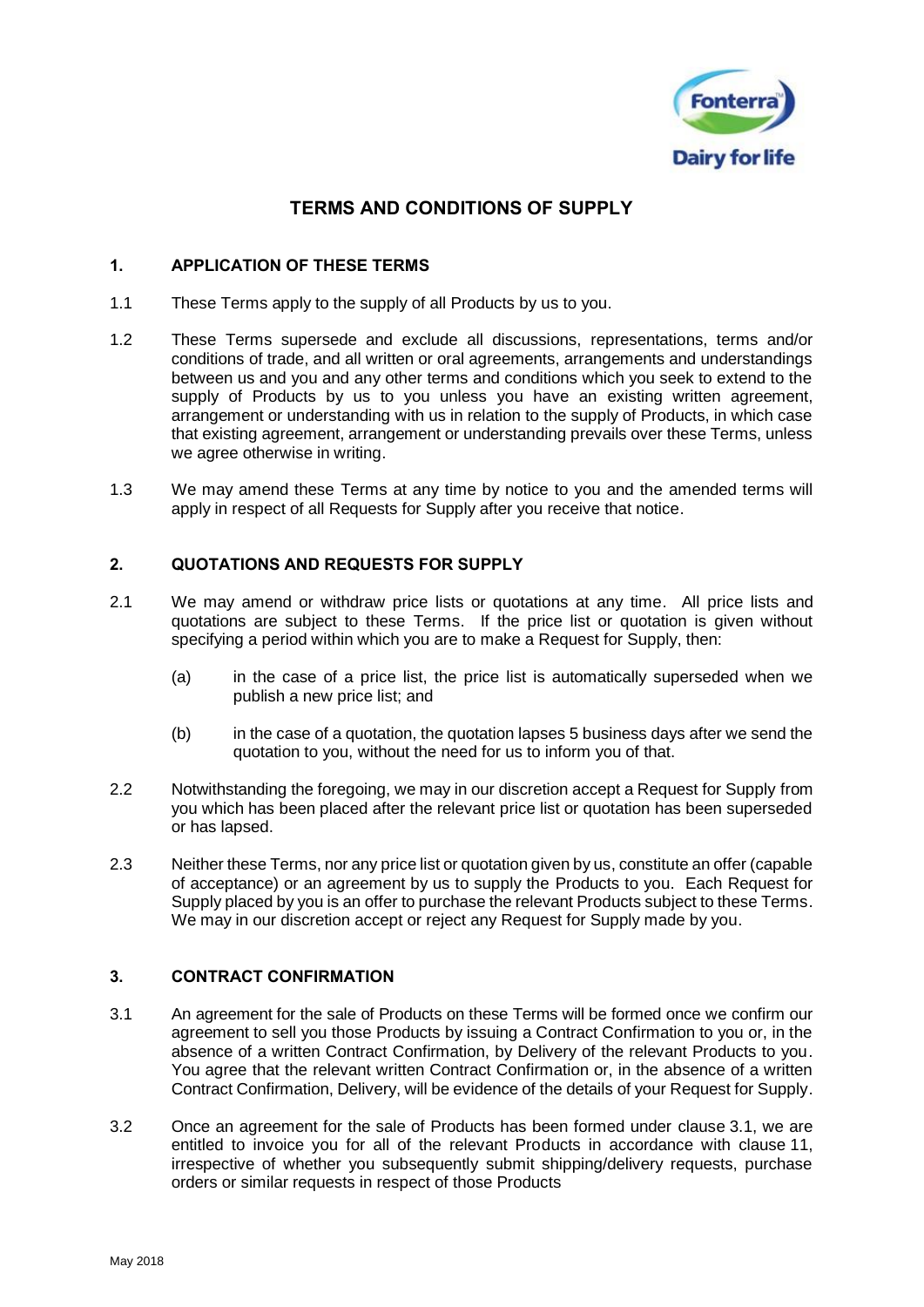- 3.3 After discussion with you, we may from time to time enter into agreements with third parties under which those third parties will Supply part or all of the Products referred to in a Contract Confirmation. In such circumstances, the Products Supplied under these Terms may not have been manufactured in New Zealand and/or by us.
- 3.4 Unless otherwise agreed in writing, reference to weights, quantities or other measures in relation to Product packaging are references to that weight, quantity or other measure within a variance of plus or minus 1%.

## <span id="page-1-0"></span>4. PRODUCT SHIPMENT

- <span id="page-1-1"></span>4.1 Subject to the remainder of this clause [4](#page-1-0) and clauses [8.12](#page-6-0) and [11.16,](#page-12-0) we will Supply Products to you in accordance with these Terms and:
	- (a) where we have agreed a Shipment Schedule, in accordance with the Shipment Schedule and so that the relevant Products are Supplied no later than 30 days after each specified Shipment date (and no earlier than 20 days before such date); or
	- (b) in the absence of any agreed Shipment Schedule, so that all Products have been Supplied no later than 30 days after the expiry of the Expected Shipment Period specified in the Contract Confirmation. We will use reasonable endeavours to Supply the Products to you at an even rate across the Expected Shipment Period.
- <span id="page-1-3"></span>4.2 Without limiting clause [11.16,](#page-12-0) if we are not able for any reason to Supply a Product referenced in the Contract Confirmation, we may, at our option:
	- (a) Offer to Supply you a substitute product having specifications which are not materially lower than the Specifications of the Product referenced in the Contract Confirmation; or
	- (b) offer to Supply you with an alternative product.

If you do not agree to us Supplying you with a substitute or alternative Product offered under this clause, we may cancel the relevant Shipment without liability.

- 4.3 Where the Products are to be Supplied by part or multiple Shipments, any failure by us to make any one or more of the Shipments or any claim by you in respect of any one or more Shipments will not affect our rights in respect of any Products already Supplied or that remain to be Supplied under a Contract Confirmation.
- 4.4 Unless the Incoterms Basis which applies to a Contract Confirmation provides otherwise, you shall be solely responsible for meeting (at your sole cost) all import and other regulatory costs and requirements (including those relating to consumer product safety) relating to the Products in a Shipment in the relevant territory or territories.
- 4.5 You should check all volumes Supplied against the Shipment documentation and lodge a claim with us within 30 days of being entitled to access the Products (whether you inspect them or not), otherwise you are deemed to accept that volume as correct on Delivery of the relevant Products.
- <span id="page-1-2"></span>4.6 We will round the quantity of Products in a Shipment up or down as necessary to ensure you receive full container loads of the relevant Products (or other applicable load unit), and the amount which you are required to pay for such Products as specified in the Contract Confirmation and/or Shipment Schedule for the relevant Products will be proportionately increased or decreased. Delivery of such a rounded quantity of Products over or under the amount of a Shipment will be deemed to constitute Delivery in respect of that Shipment.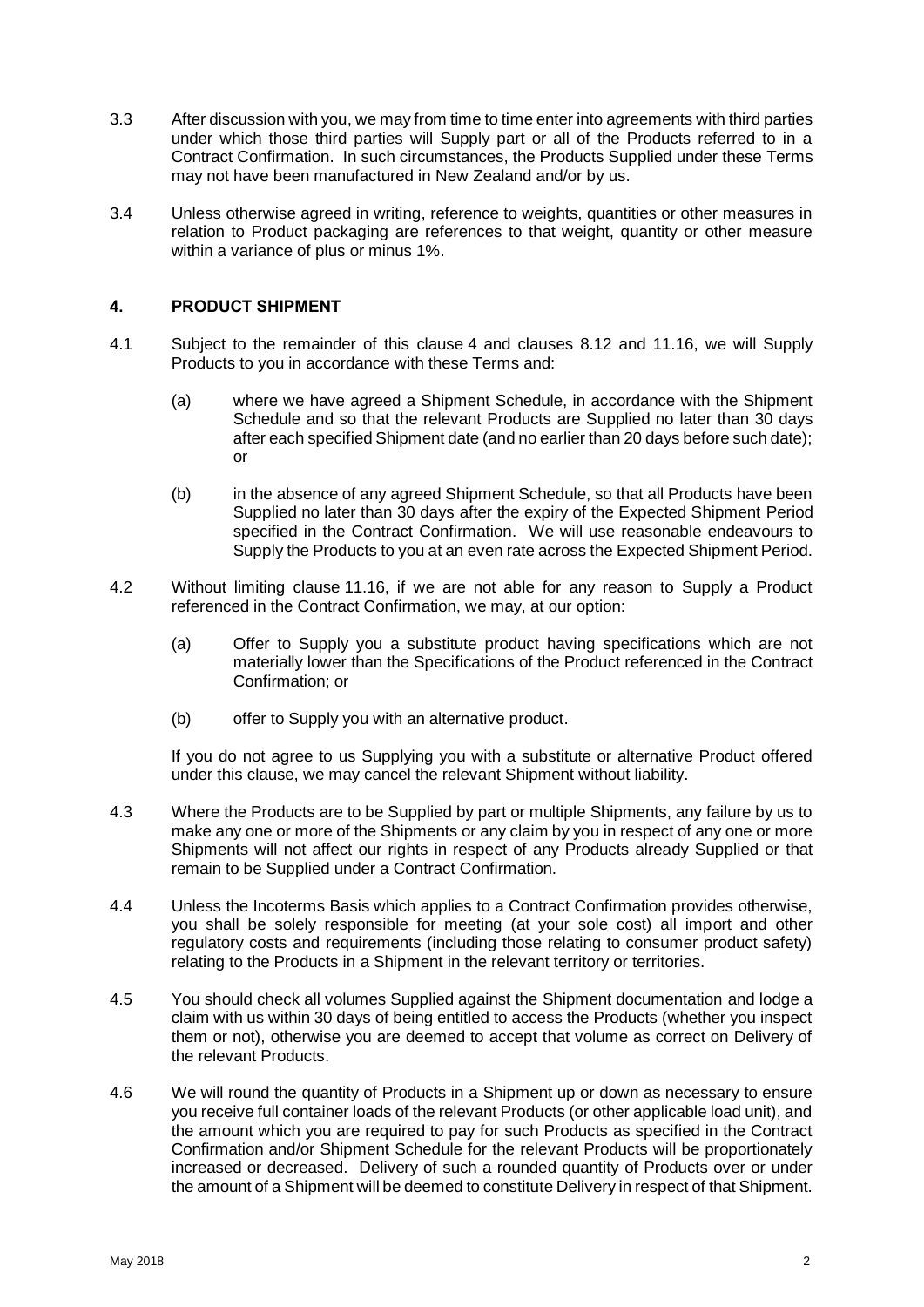- 4.7 If Shipment pursuant to your Contract Confirmation and/or Shipment Schedule becomes commercially impractical for us or our suppliers (in our reasonable opinion) then we may, after obtaining your agreement Supply the Products to a commercially reasonable substitute location or using a commercially reasonable substitute method of supply. In no circumstances will we Supply on a consignment or similar basis. If you do not agree to us Supplying you with Products to a commercially reasonable alternative location, or by commercially reasonable alternate means, we may cancel the relevant Shipment without liability
- <span id="page-2-0"></span>4.8 Where we are unable to Supply in accordance with the timeframes set out in clause [4.1](#page-1-1) (or any other applicable provision of these Terms) as a result of your acts or omissions, or if you are unable to accept a Shipment as, how, and where advised in your Contract Confirmation or Shipment Schedule or as otherwise scheduled or arranged by us for any reason (including where you decline to accept all or any part of the Shipment or delay in doing so), we may cancel the applicable Shipment or any part thereof, or any remaining Shipments under a Contract Confirmation without resulting liability, and resell or resupply the Products to a third party, and you will be liable for any loss incurred by us on that resale or resupply, as well as any storage, transport and other logistics costs and any other costs incurred by us. We may also charge you an additional business administration fee per Shipment affected and an additional warehouse administration fee per full or part container load (the amount of which will be reasonably determined by us). If any of the Products perish, become damaged or tainted, or are otherwise unsaleable ("**Damaged**") as a direct or indirect result of any such delay, or you being unable to accept a Shipment, you indemnify us for all costs and expenses incurred by us in connection with the Damaged Products (including arranging for transport and/or disposal). Products for the purposes of this clause [4.8](#page-2-0) includes any of your other property which we have consolidated with, or delivered in conjunction with, the relevant Shipment at your request.
- 4.9 If we supply products to you which do not form part of a Shipment or the Contract Confirmation, you will:
	- (a) hold those products for us as bailee;
	- (b) store those products appropriately and safely, and do your utmost to ensure those products are kept at the appropriate core storage temperature (and, if necessary, seek instructions from us as to the appropriate storage requirements and core storage temperature for the relevant products); and
	- (c) return those products to us or otherwise dispose of or deal with those products,

in accordance with our advice and at our cost.

## 5. DEFECTS AND ACCEPTANCE

- 5.1 You should inspect all Products Supplied and:
	- (a) notify us immediately upon being entitled to access the Products (whether you inspect them or not) of any claimed defects in any of the Products, or any other dispute in relation to the quality of the Products, which are, or ought reasonably to have been, apparent at that time, and lodge a claim with us within 30 days of such access to the Products; and
	- (b) notify us as soon as you become aware of any claimed defects in any of the Products, or any other dispute in relation to the Products, which becomes, or ought reasonably to have become, apparent at any time after you are entitled to access the Product but prior to the expiry date of the relevant Products, and lodge a claim with us within 30 days of becoming so aware.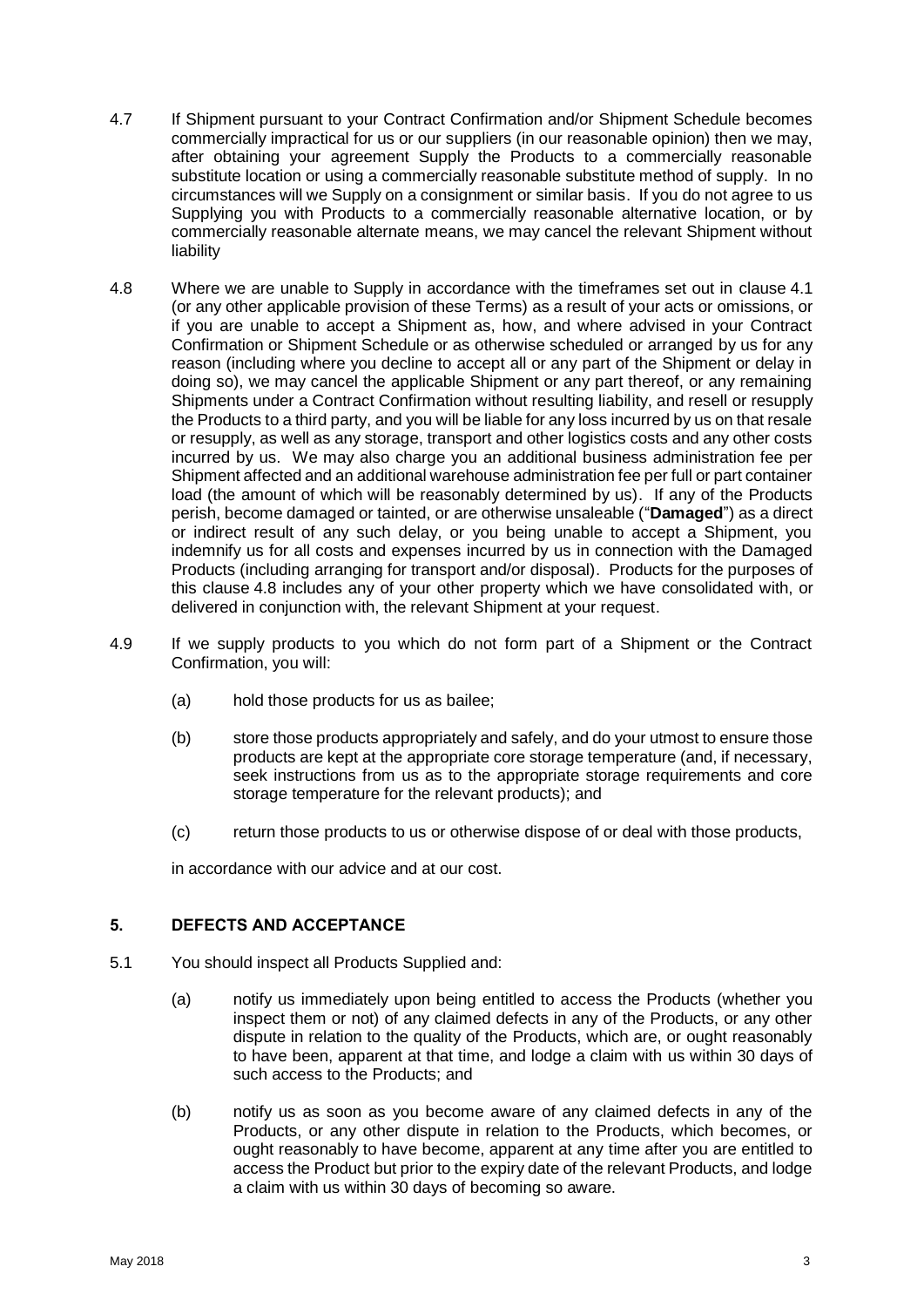- <span id="page-3-0"></span>5.2 If you believe that any Product is defective due to conduct for which we are responsible, you must keep the relevant Products stored separately from all others and in the state or condition in which they were Supplied to you until we have an opportunity to inspect them. You agree to provide all assistance that we reasonably request to assess your claim and, if we accept that we are responsible for defective Products then you will either destroy the Products or deliver them up to (or as directed by) us on our request. Clause [10.5](#page-8-0) then applies in respect of the relevant Products.
- 5.3 You acknowledge and agree that the burden of proof in respect of alleged defects in Products (or their packaging, storage or Supply), or in relation to the quality of the Products, rests with you.
- 5.4 You agree that we are not liable for any defect in or damage to Products or their packaging or storage, or in relation to any other dispute in respect of the Products (and those Products will be deemed to have been Delivered and Supplied by us and accepted by you in compliance with these Terms):
	- (a) if you do not advise us of that issue within the time periods provided in these Terms, and include in your notice full details of the Products, the alleged defect or damage and all documents associated with the relevant Shipment, or if you fail to comply with clause [5.2;](#page-3-0)
	- (b) to the extent you have done anything that could have caused or contributed to the claimed defect;
	- (c) if you settle or compromise a claim by a third party concerning such Products without our involvement and prior written consent;
	- (d) subject to the Incoterms Basis, occurring whilst in transit with a third party (whether or not a common carrier) even if we arranged for that third party to transport the Products and Delivery or Supply has not occurred;
	- (e) if you do not reasonably assist us with our enquiries concerning your claim;
	- (f) if the Products have not been stored, cared for or used in a proper manner, including if the Products have not been properly stored by you at the appropriate core storage temperature;
	- (g) if the Products are incorporated into, mixed with or affixed to any other products, or used in any process; or
	- (h) which arises after the expiry date of the relevant Products.
- 5.5 You need to co-operate with us in relation to any recalls or withdrawals from sale of Products for any reason (including, at our cost, if we Deliver a defective Product) with the objective being to optimise your and our reputation and goodwill whilst ensuring public health and safety is maintained at all times.

## 6. RISK AND TITLE

- 6.1 Unless otherwise agreed by us in writing, risk in all Products passes to you on Delivery even though title may not. You are solely responsible for the storage, insurance and application of Products at and after Delivery.
- <span id="page-3-1"></span>6.2 Title in all Products remains with us until such time as full payment is made in clear funds for all amounts owing by you to us for all Products invoiced and/or Supplied by us (together with any interest under these Terms) from time to time. Until such time as title in the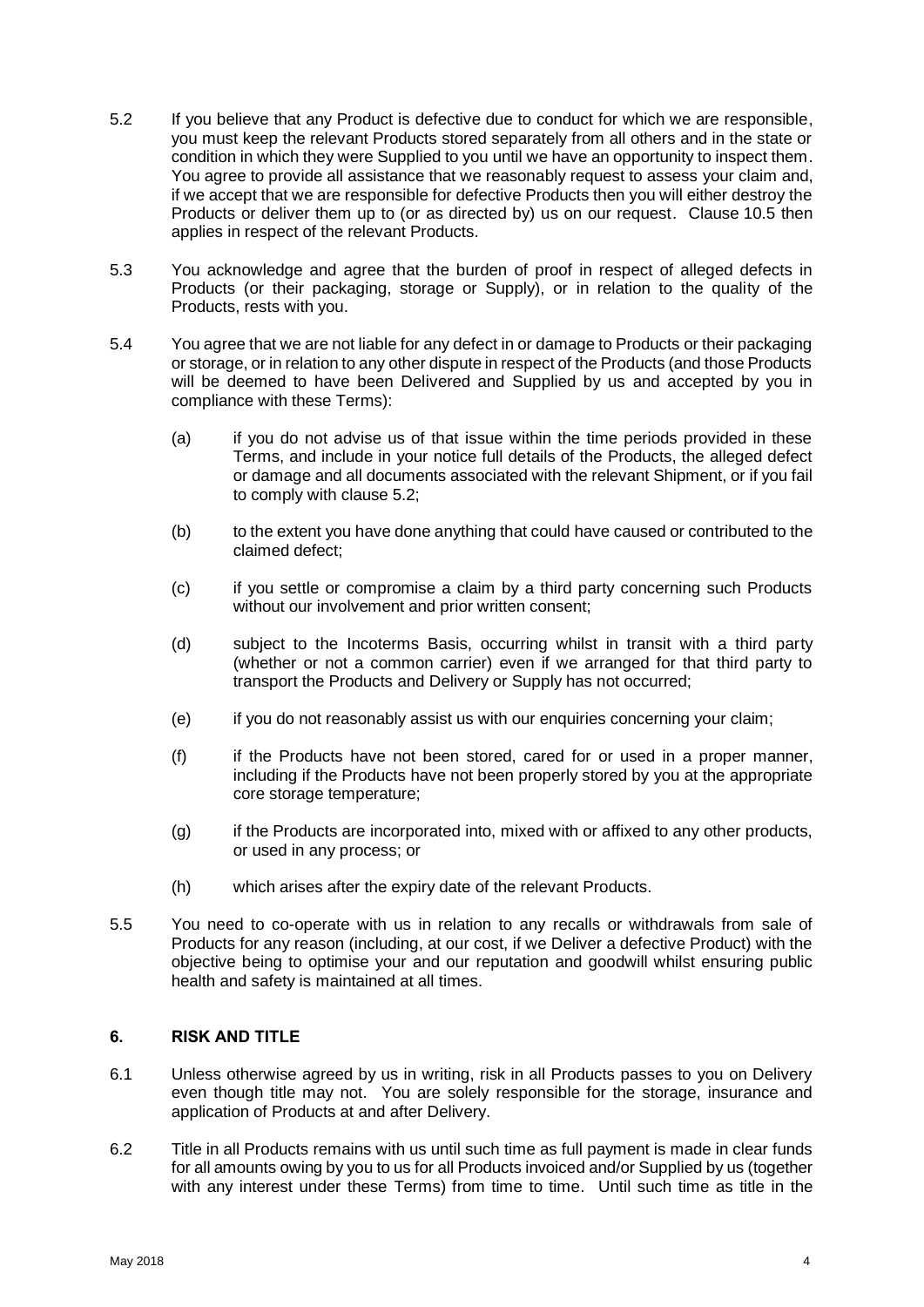Products passes to you, we are entitled to require you at any time to immediately deliver up the Products to us (or as we direct).

- <span id="page-4-0"></span>6.3 You acknowledge that until such time as title in the Products passes to you, you:
	- (a) must keep the Products stored separately from all other goods and keep the Products insured for their replacement cost and
	- (b) must not pledge or in any way charge or encumber the Products by way of security for the indebtedness of you or any other person.
- 6.4 Notwithstanding clauses [6.2](#page-3-1) and [6.3](#page-4-0) above:
	- (a) You may sell, in the ordinary course of your business, any Products that are comprised in your inventory and that have been incorporated into the products you manufacture. However, any proceeds from such sale, or asset comprising an amount payable to you by a purchaser in respect of that sale, are held by you as a fiduciary and on trust for us to the extent their value does not exceed the amount you owe us under these Terms.
	- (b) You hereby grant us a security interest in each and every part of the Products (and any proceeds thereof) for any amounts owing by you to us from time to time, and for the performance by you of all your other obligations to us from time to time. To protect our security interest, you agree to allow us to register or otherwise perfect our security interest as permitted by law in any relevant jurisdiction should we so wish. On our request, you agree to promptly give us all assistance and information (including signing any documents) as we request to enable us to register or otherwise perfect our security interest with the priority we require.

#### 7. PRICE AND TAXES

- 7.1 All supplies of Product are on the Incoterms Basis.
- 7.2 Unless otherwise specified, the total amount payable for the Products purchased pursuant to each Shipment will be the aggregate of:
	- (a) the price for the Products, as set out in the Contract Confirmation and/or Shipment Schedule for that Shipment (being the price payable by you for Supply of the Products on the relevant Incoterms Basis), as increased or decreased pursuant to clause [4.6](#page-1-2) ; plus
	- (b) any additional amounts for any incidental services which you have requested from us, as set out in your Contract Confirmation and/or Shipment Schedule.
- 7.3 Unless otherwise specified by us or included within the Incoterms Basis:
	- (a) any reference to an amount payable or consideration to be provided in respect of a Shipment to be made by us that is governed by or otherwise connected with these Terms is a reference to that amount or consideration excluding applicable Sales Tax and Duty; and
	- (b) the amount to be paid or other consideration to be provided to us in respect of any Supply (including any Supply that is a supply for the purposes of Goods and Services Tax Act 1985) that is governed by or otherwise connected with these Terms must be increased by an amount equal to any Sales Tax and Duty that we are or will become liable to pay in respect of that Supply so that we retain, after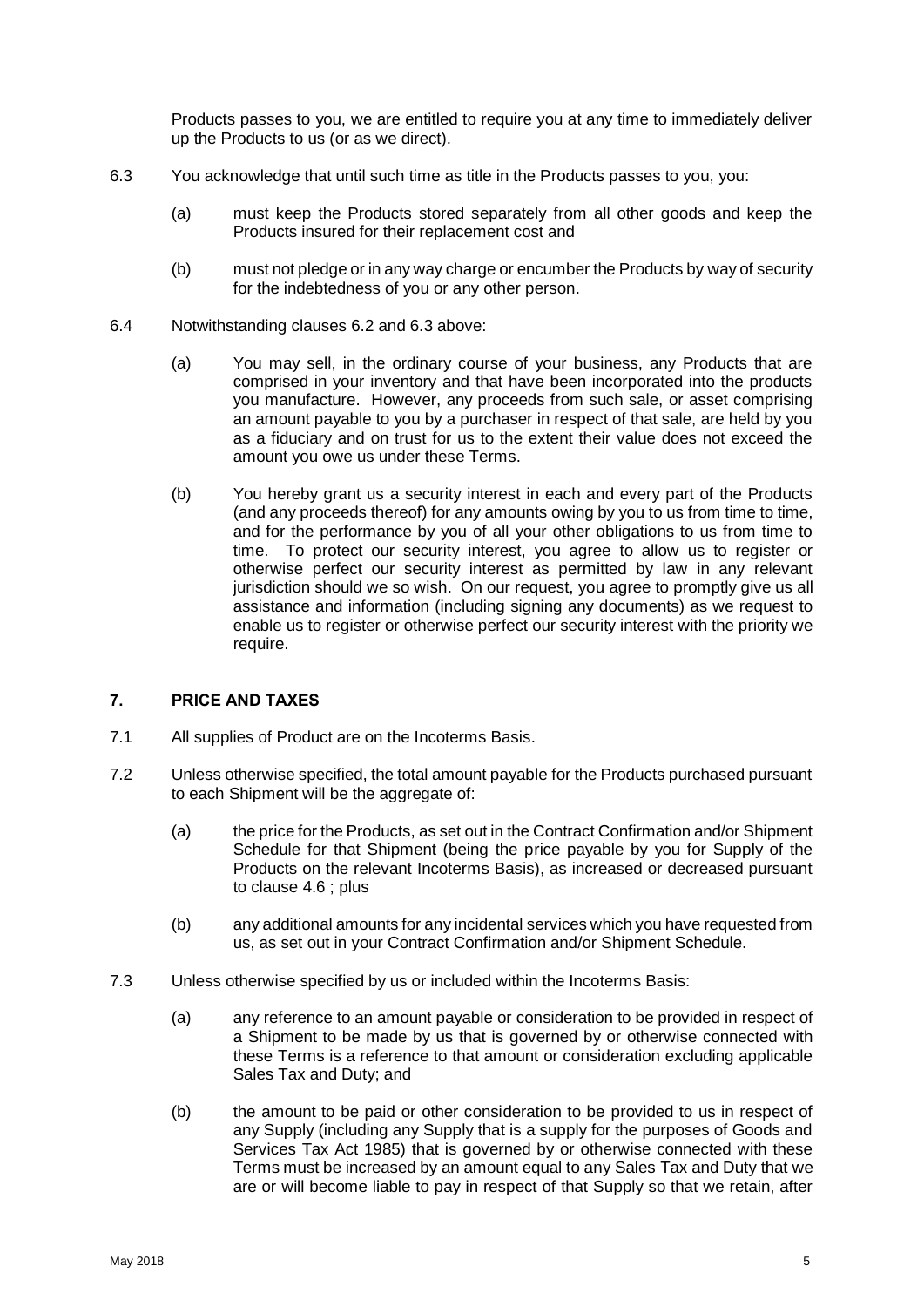payment of Sales Tax and Duty, the amount which we would have been entitled to receive but for our obligations to pay Sales Tax and Duty.

7.4 The Sales Tax and Duty will be due and payable by you on the date the payment in relation to which the Sales Tax and Duty is levied is due and payable under these Terms.

## <span id="page-5-0"></span>8. INVOICING AND PAYMENT

- 8.1 Where specific credit terms have been agreed with you, this clause [8](#page-5-0) will apply to you only to the extent that matters are not covered by those agreed terms.
- <span id="page-5-1"></span>8.2 Where payment for Products is to be:
	- (a) by letter(s) of credit ("**L/C**"), you must arrange for the L/C to be issued in favour of us in a form, content and from an issuing bank that are all acceptable to us in our absolute discretion;
	- (b) by documentary collection, documents will be tendered against payment ("**D/P**") subject to the ICC Uniform Rules for Collections which are in force from time to time; and
	- (c) supported by a bank guarantee or standby L/C, you must provide a first demand bank guarantee or standby L/C in a form and content and from an issuing bank that are all acceptable to us in our absolute discretion.

A deposit may also be required by us. Any payments made pursuant to the methods under this clause [8.2](#page-5-1) shall be made net of any bank charges and must equate to the amount invoiced for the applicable Products.

- 8.3 Unless we otherwise specify in writing, we must receive any advance payment, L/C, bank guarantee, standby L/C or deposit before we will commence processing a Shipment. Notwithstanding the previous sentence, where we have agreed in writing that you will pay for Products based on the bill of lading date for those Products, we must receive payment by that agreed date. We may, without prejudice to our other rights, refuse to commence Supply of any Products unless you have duly complied with the relevant requirements.
- 8.4 Where we have not extended credit to you in writing, we will provide an invoice for the relevant price and fees applicable to each Shipment.
- 8.5 Payment of all invoices must be received on the earlier of the specified due date or within 14 days of invoice in full without deduction (except to the extent required by law), set-off or counterclaim. If you are required by law to make any deduction or withholding on account of tax from any sum payable to us under these Terms, then the sum so payable will be increased by you to the extent necessary to ensure that, after the making of such deduction or withholding, we receive and retain (free of any liability in respect of any such deduction, withholding or payment) a net sum equal to the sum that we would have received and so retained had no such deduction or withholding been made.
- 8.6 You must give us written notice within 7 days of receiving our invoice if you believe that the invoice is not correct. Your notice must include full details of the error(s) claimed by you. If you have not given us valid notice of the error(s) within 7 days of receiving our invoice, you must treat our invoice as correct. You must make payment of the undisputed amount due on any disputed invoice on the due date. If an invoice is not disputed and remains unpaid after the due date for payment, or if an invoice is disputed but the undisputed part of that invoice is not paid by the due date for payment, we can withhold or defer any future Shipment pending payment, or part-Supply having regard to the paid component. Once the dispute is resolved, you must pay to us within 14 days the resolved amount due.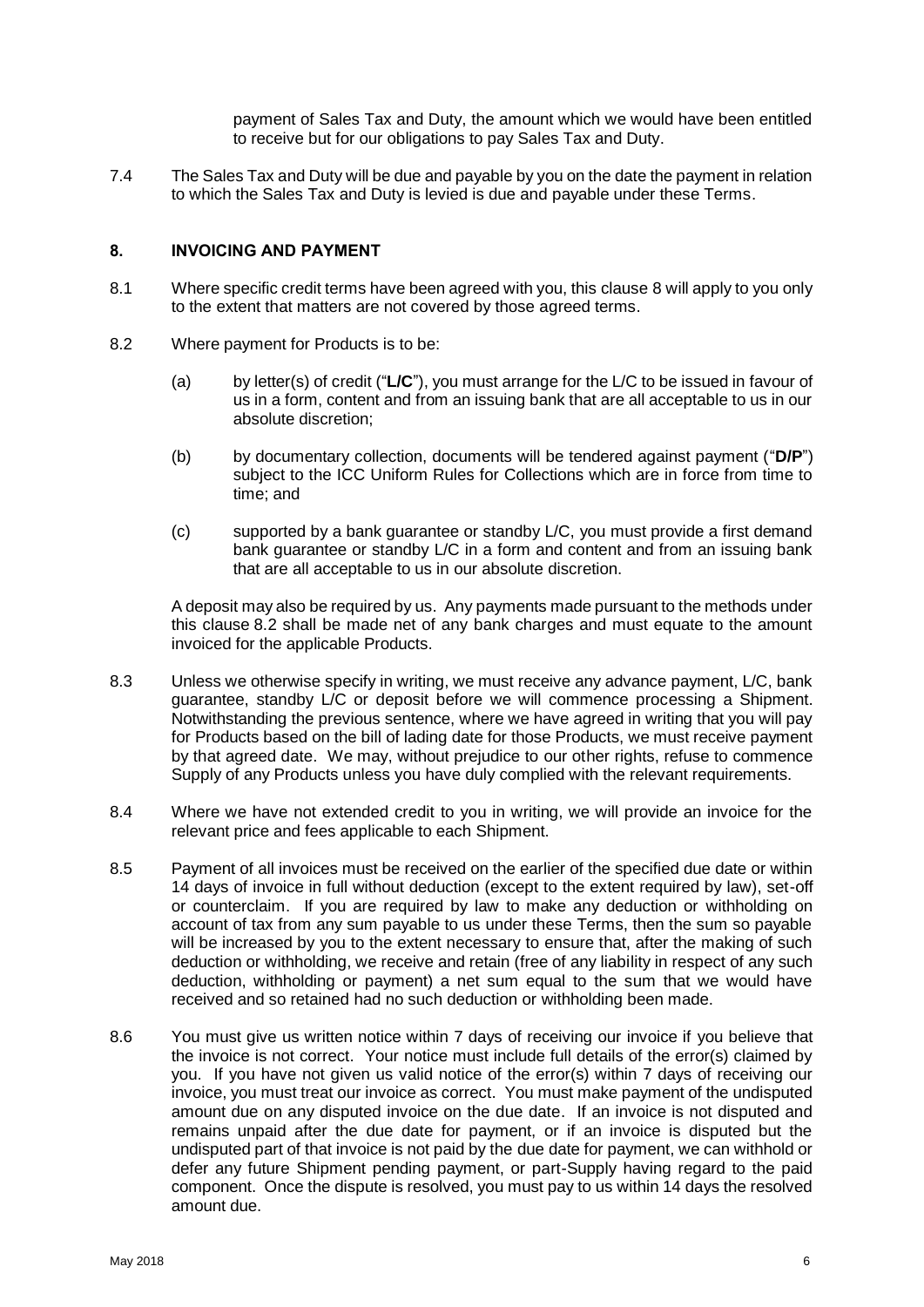- <span id="page-6-1"></span>8.7 Where we agree in writing, you may direct that one of your Related Companies pays for Products under these Terms on your behalf, in which case we will seek payment from that Related Company, and this clause [8](#page-5-0) will apply to that Related Company as well as to you. However, this clause [8.7](#page-6-1) does not relieve you of any of your obligations under these Terms, and, without limiting our other rights under these Terms, if your Related Company fails to make any payment in accordance with these Terms, you will promptly make such payment.
- 8.8 If for any reason we do not obtain payment in full (whether under L/C or D/P or otherwise) you remain liable to pay us the total amount payable for the Products under these Terms and all related charges (including our costs of recovering any amount due).
- 8.9 Without in any way limiting our other rights:
	- (a) we may charge a penalty interest calculated in accordance with the Fonterra penalty rate as notified to you from time to time (or, if less, the maximum amount permitted by law) on overdue accounts. Interest will accrue daily and compound monthly from the due date until payment has been received by us in cleared funds. Payments by you will be applied first to interest accrued and then to the overdue amount; and
	- (b) any collection charges, legal expenses (calculated on a full indemnity basis) and commissions or any other expenses incurred by us in attempting to recover from you any payment due to us are payable by you to us on demand by us.
- 8.10 If you owe us money for any reason and we owe you money in connection with these Terms, we may set off the amount you owe us against the amount that we owe.
- 8.11 We may, at any time, review any grant of credit to you and suspend or cancel such credit or require you to give whatever security we consider appropriate, in our sole discretion, and we may suspend any Shipment until that security is provided.
- <span id="page-6-0"></span>8.12 Any Supply delays and associated costs incurred due to a delay in any payment being received by us are your responsibility.
- 8.13 All references to amounts of money are references to the currency set out in the relevant Contract Confirmation or Shipment Schedule provided to you, or as otherwise agreed between us, and are payable in that currency. If for any reason an amount is paid to us in a different currency and on conversion into the relevant required currency (and after deducting any costs or expenses incurred in accepting those funds or their conversion) we realise an amount that is less than the amount due, you must immediately pay any further amounts necessary to ensure that we receive the full amount due in the relevant required currency (including after taking account of any further conversion that is required).
- <span id="page-6-2"></span>8.14 If we agree to electronically transmit to, or receive from, you any documents or information relating to these Terms (including invoices) (together "**Documents**"), the following provisions will apply:
	- (a) All Documents will be transmitted and received in accordance with standards specified by us from time to time.
	- (b) You will, at your own expense:
		- (i) provide and maintain the resources necessary to effectively and reliably transmit and receive Documents; and
		- (ii) implement security procedures which are necessary to ensure that transmissions of Documents are protected against improper access.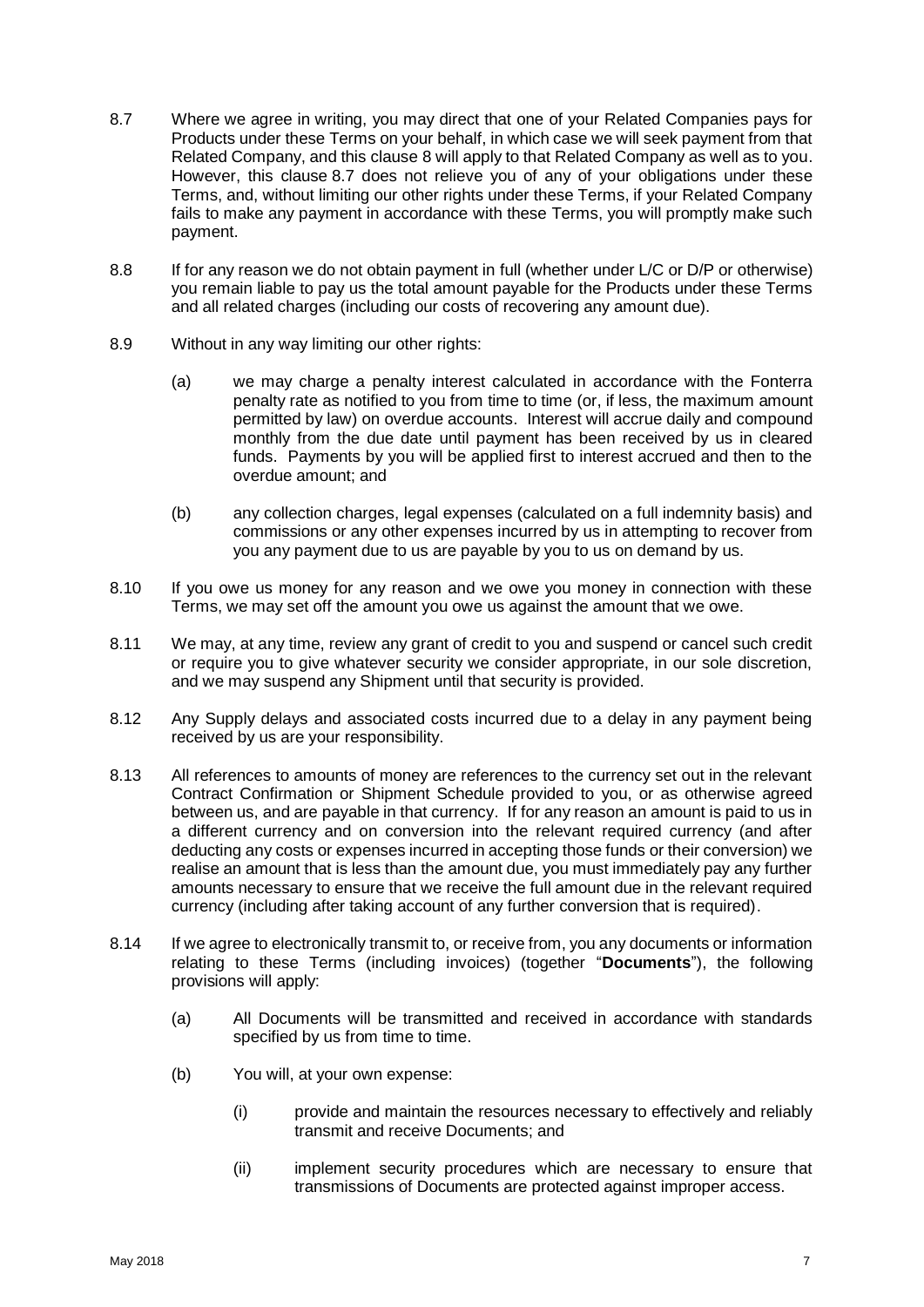- (c) Each party will maintain a record of data exchanged pursuant to this clause [8.14](#page-6-2) for not less than 12 months following the Supply of Products to which the data relates and allow the other party reasonable access to that record on request.
- (d) Each of us agrees that:
	- (i) a Document passing between us electronically in accordance with this clause [8.14](#page-6-2) is deemed to be "signed" by the originating party; and
	- (ii) nothing in this clause [8.14](#page-6-2) precludes us from exchanging paper documents, provided that where a Document is sent in both paper form and electronic form, the electronic form of the Document will prevail.

## <span id="page-7-0"></span>9. DEFAULT

- 9.1 If:
	- (a) we form the view that you have undergone a change of control or other change of circumstance, or you sell or transfer all or a material part of your business, assets or undertaking (or agree to do so), or we conclude that we would be dealing with a different party or subject to different commercial considerations if we were to continue dealing with you;
	- (b) you default in any payment due to us (including under these Terms) or we conclude that you are likely to, including where you are unable, or state that you are unable, to pay your debts as and when they fall due or where a liquidator, receiver, receiver and manager, controller, trustee or other insolvency administrator is appointed in respect of you or any (or all) of your assets, or a scheme of arrangement is proposed or approved in respect of you or a mortgagee enters into possession of any of your assets or any similar situation occurs; or
	- (c) you are otherwise in breach of these Terms, the terms and conditions of any credit we extend to you (including where you exceed your credit limit with us) or any other agreement between you and us,

then, without limiting the terms and conditions of such credit, or such other agreement, or our other rights, in such circumstances we may, at our option:

- (d) withhold or cancel the relevant Shipment and/or any subsequent Shipment with notice to you but without prejudice to any other action or remedy which we have or might otherwise have had; and/or
- (e) retain any deposit you may have paid (which shall be forfeited by you) and/or draw on any relevant L/C, bank guarantee or standby L/C; and/or
- (f) reclaim and/or resell the Products in your possession or under your control and may enter premises where we believe that Products are stored or held to do so, and recover from you all costs of doing so,

and all monies owing and outstanding by you to us on any account whatsoever will become immediately due and payable (without the requirement for notice from us).

9.2 We will not be liable to you for any losses you incur as the result of our exercising any of our rights under this clause [9.](#page-7-0)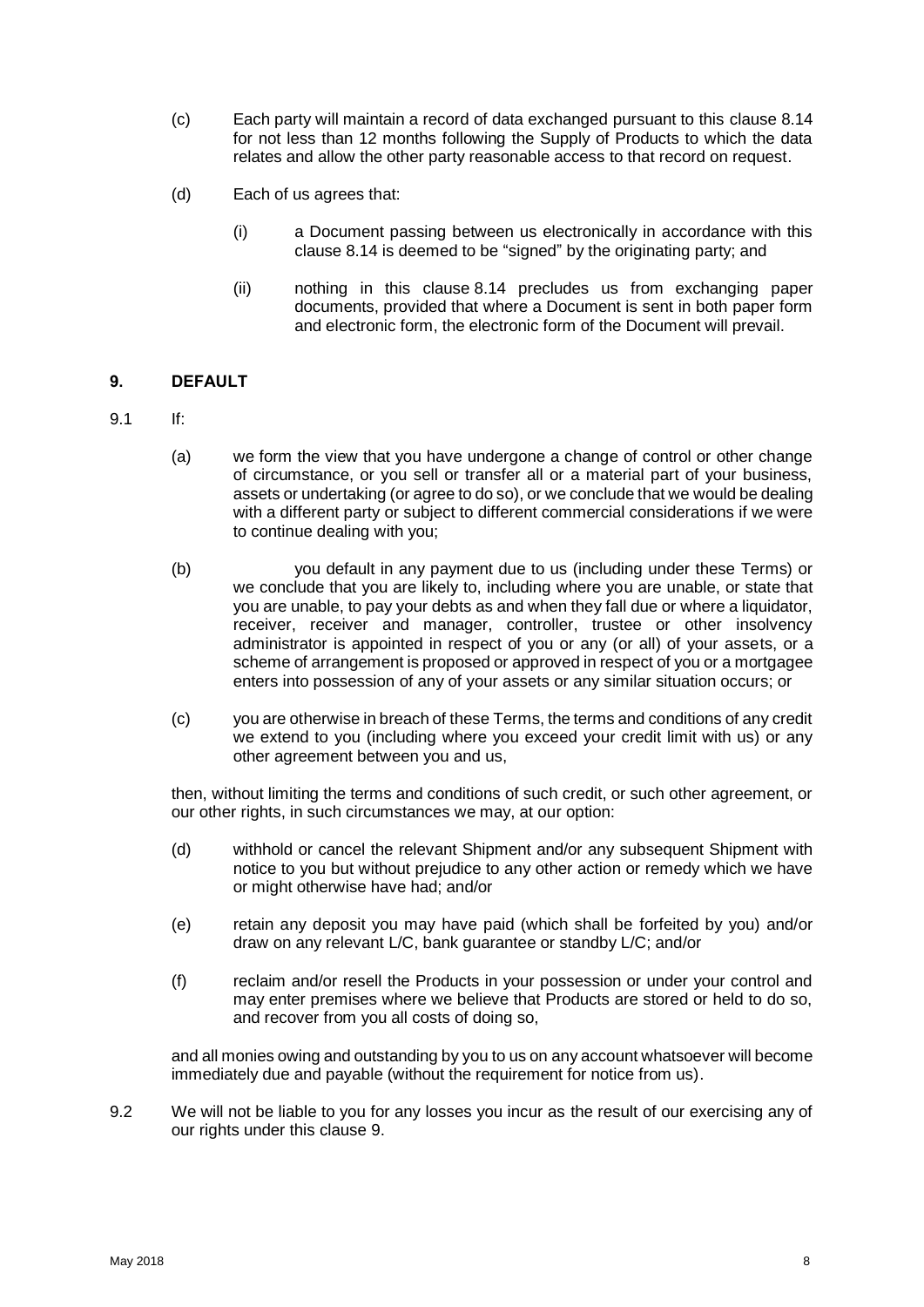#### <span id="page-8-1"></span>10. WARRANTIES AND LIMITATION OF LIABILITY

- <span id="page-8-2"></span>10.1 Notwithstanding any provision to the contrary in these Terms, these Terms do not exclude or limit the application of any law in New Zealand or any country where such laws apply to the subject matter of these Terms with respect to any Products to the extent that to do so would:
	- (a) contravene that law; or
	- (b) cause any part of this clause [10](#page-8-1) to be void.
- <span id="page-8-3"></span>10.2 Subject to clause [10.1,](#page-8-2) we:
	- (a) warrant only that each Product at the point of Delivery meets the Specifications or, in the case of Products Delivered pursuant to clause [4.2,](#page-1-3) the relevant specification referred to in clause [4.2;](#page-1-3)
	- (b) make no other representations or warranties in respect of the Products, including representations or warranties concerning fitness for purpose or appropriateness for your needs of any Product, and you must assure yourself of these matters having regard to your circumstances;
	- (c) exclude all guarantees, conditions and warranties implied into these Terms (whether by statute, common law, custom of the trade or otherwise) or any Contract Confirmation, Shipment Schedule or Request for Supply.
- 10.3 Without limiting clause [10.2,](#page-8-3) we may from time to time provide advice, recommendations and statements with respect to the Products. However, we do not warrant or guarantee the accuracy or completeness of that advice, those recommendations or statements or the results obtained through the use of the Products. We expressly disclaim any liability for any damage to you from reliance on such advice, recommendations or statements. Such advice, recommendations and statements are relied on by you at your own risk and you should make other appropriate enquiries having regard to your circumstances. Any sample, description or visual representation or details of a good or product provided by us to you are representative only and the actual Product Supplied may differ.
- 10.4 If any Product is sold to you as stockfood, seconds or any similar classification you acknowledge that:
	- (a) the Products are not fit for human consumption and are sold by us on the representation from you that the Products will be exclusively used for the purpose of animal feed; and
	- (b) you will be liable to and indemnify us for all loss or damage (including damage to reputation) that we or any Related Company or Associate of Fonterra may suffer if you breach this clause.
- <span id="page-8-0"></span>10.5 Notwithstanding any other provision in these Terms, but subject to clause [10.1:](#page-8-2)
	- (a) we are not and will not in any circumstances be liable for any claim by you under or in connection with these Terms in contract, tort (including negligence) or otherwise unless notice of the claim is given in writing to us within 30 days of the claim arising, or within any other period prescribed in these Terms;
	- (b) we are not and will not in any circumstances be liable to you or any other person in contract, tort (including negligence) or otherwise for:
		- (i) any loss and/or damage to person or property; or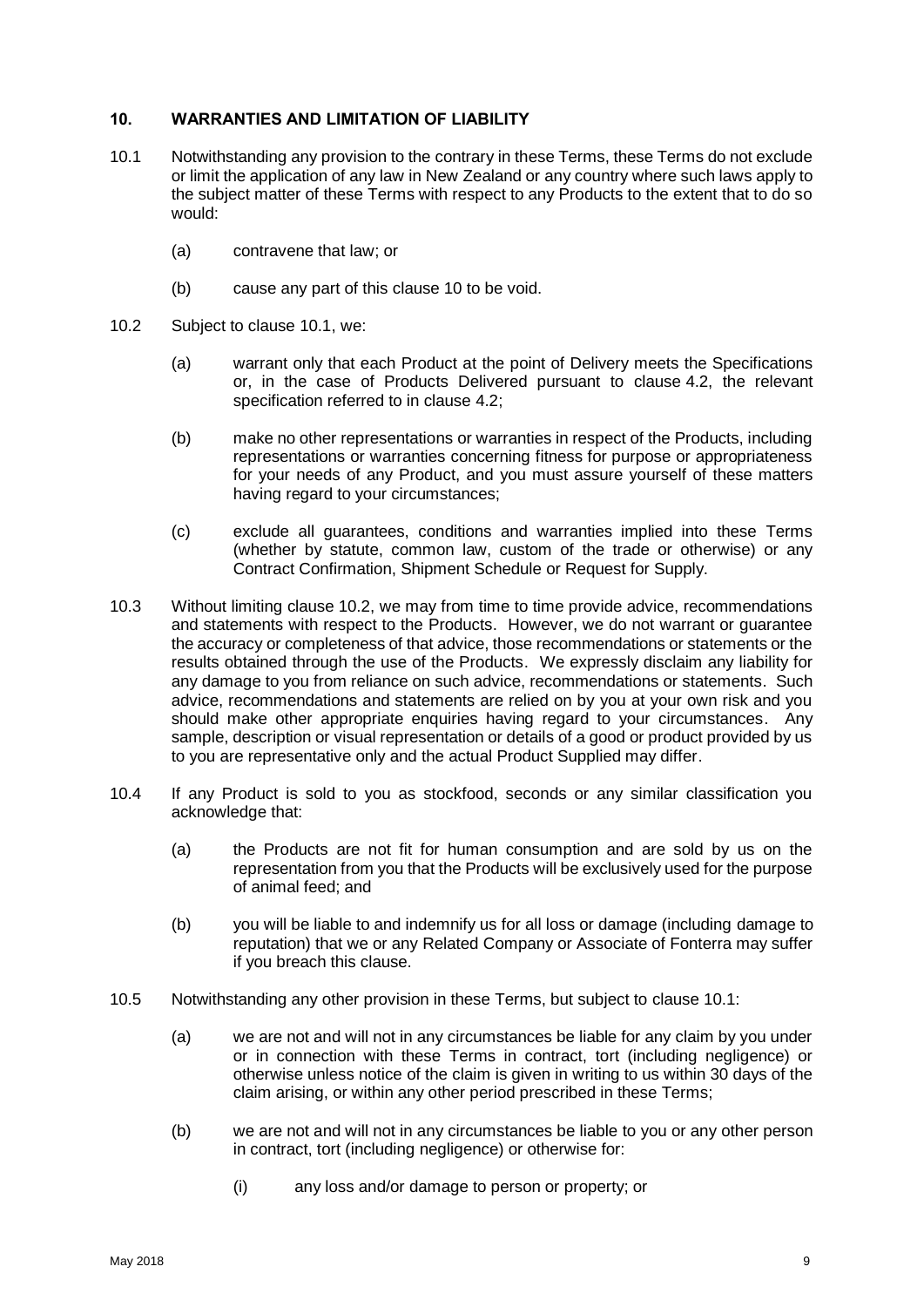(ii) any indirect or consequential loss or for any loss of revenue, profits, goodwill, business or anticipated business, anticipated savings or for any business interruption, loss of data or other indirect or consequential loss or damage,

regardless of whether or not that loss or damage was, or ought to have been, contemplated by us;

- (c) our maximum aggregate liability in respect of claims in connection with each Shipment under these Terms (including the provision of any refunds, credit notes or Product replacements or reworks), whether in contract, tort (including negligence) or otherwise, is limited to:
	- (i) if your claim relates to a delay by us in Supplying any of the Products in that Shipment to you, an amount equivalent to 10% of the price you have paid (or will pay) for the Products in that Shipment to which the claim relates plus, if (but only if) there is also a defect in the Products or a failure of the Products to comply with their Specifications, the price you have actually paid for the Products in that Shipment which are defective or do not comply with their Specifications ; or
	- (ii) if your claim relates to the total failure by us to Supply any of the Products in that Shipment to you, the price you have actually paid for the Products in that Shipment to which the claim relates, plus an amount equivalent to 10% of the price you have paid (or would have paid) for the Products in that Shipment to which the claim relates; or
	- (iii) in all other circumstances, the price you have actually paid for the Products in that Shipment to which the claim relates; or
	- (iv) the direct losses or damages that you actually incur or suffer,

whichever is less;

- (d) your sole remedies in relation to any defect in the Products or failure of the Products to comply with their Specifications are limited, at our option, to one of the following, as specified by us:
	- (i) refunding all or part of the price of the Products (or offering credit where payment has not then been made); or
	- (ii) replacing or reworking all or a portion of the Products or paying for someone else to do so;
- (e) your sole remedy in relation to any delay in Shipment or failure by us to Supply Products to you is a claim for damages, subject to this clause [10;](#page-8-1) and
- (f) your sole remedies for any breach of these Terms or loss or damage arising from the subject matter of these Terms are expressly set out in these Terms.
- 10.6 Any reworking of the Products shall be effected at such place as we may specify. We may require you to arrange for the transport, at our cost, of any Products to be reworked or made good.
- 10.7 You irrevocably grant us the sole control of the defence and all related settlement negotiations and other proceedings, and you shall assist and co-operate with us at your expense, as requested by us, in relation to any third party claim in relation to the Products.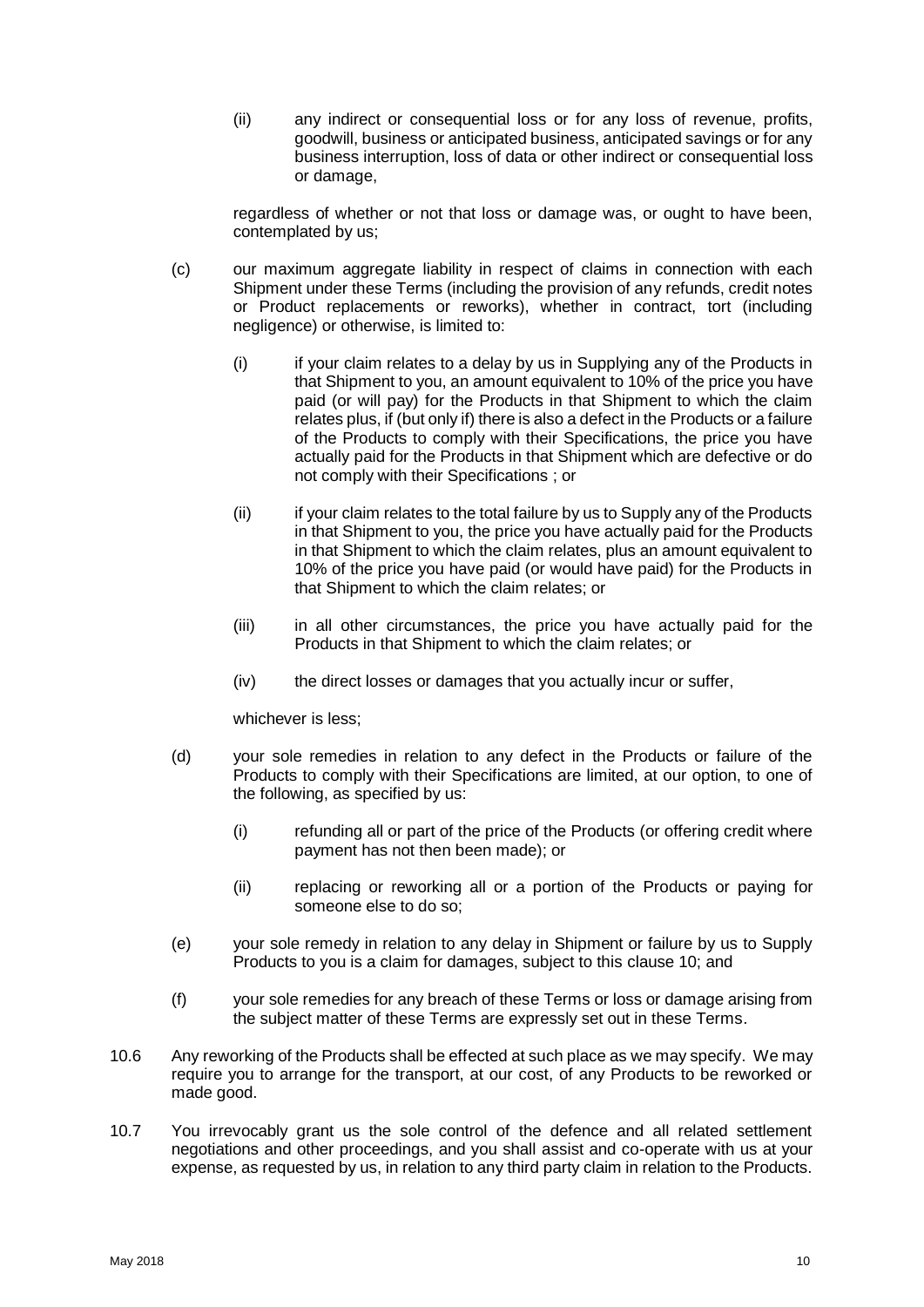- 10.8 You indemnify us and must keep us indemnified against all claims, suits, actions, demands, loss (including any indirect or consequential loss and any loss of revenue, profits, goodwill, business or anticipated business, anticipated savings and any business interruption, loss of data or other indirect or consequential loss or damage), liability, costs, expenses (including legal expenses on a full indemnity basis and any debt recovery agency fees), judgments and awards made against us or incurred by us to the extent that such is caused (directly or indirectly) by your handling, storage, use or sale of the Products, or by any negligent act or omission or breach of any law applicable to the handling, storage, use or sale of the Products (including as incorporated into another good or service) by you or any of your officers, employees, agents or contractors. This indemnity is a continuing indemnity and is in addition to any statutory rights or remedies we may have or exercise against you.
- 10.9 You agree to take reasonable steps to mitigate any loss or damage you may suffer under these Terms.

#### <span id="page-10-0"></span>11. GENERAL

- 11.1 Nothing in these Terms gives you any right, title or interest in or to any of our assets or rights other than the Products (excluding any intellectual property rights in or relating to them and their packaging and storage, together with any associated goodwill), and then only in accordance with these Terms. Without limiting the foregoing, you agree that any packaging accompanying the Products which identifies the Product as being manufactured or supplied by us, must be disposed of in a manner that prevents its re-use or, if it is to be re-used, must be modified in appearance so that no reference or connection to us can be made.
- 11.2 Any confidential information or intellectual property provided by us in connection with the Products, including the Contract Confirmation and Shipment Schedule, remains at all times our confidential and proprietary information and may be used by you solely to complete the relevant Shipment and for no other purpose and must otherwise be kept in strict confidence by you. You must not disclose to any third party any information provided by us to you unless:
	- (a) the information is in the public domain (other than by reason of breach of any confidentiality obligation owed to us by anyone); or
	- (b) the disclosure (including its form and context) is first approved by us in writing,

and any confidential information provided by us must immediately be returned to us on our request. You must ensure that your officers, employees, agents, contractors and advisers comply with this clause.

- 11.3 All intellectual property which is owned by, or is proprietary to, us at the date of these Terms shall remain owned exclusively by us. Any new intellectual property which is created as a result of, or in connection with, the provision of the Products, or otherwise in connection with these Terms, shall be owned by us. Nothing in these Terms confers on you any right or interest in, or licence to use, or permit to be used, any of our intellectual property. You must not use our intellectual property (including trade marks) without our prior written consent.
- 11.4 You agree as follows:
	- (a) The Products are supplied for the purpose of a business and the New Zealand Consumer Guarantees Act 1993 does not apply.
	- (b) You shall not, in relation to the Supply by you of the Products (including as incorporated into another good or service), give or make any undertaking,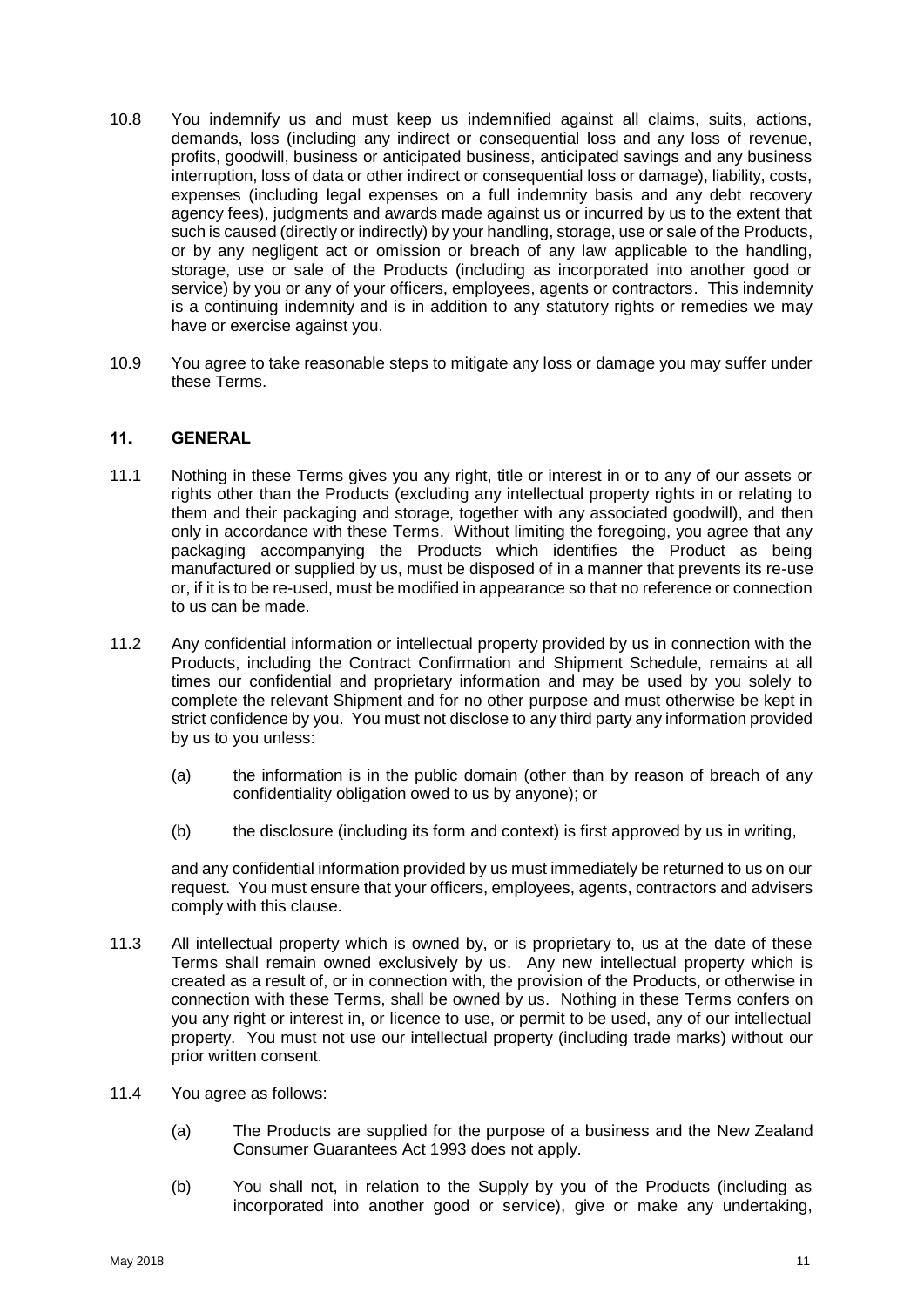assertion or representation in relation to the Products without our prior approval in writing.

- (c) The United Nations Convention on Contracts for the International Sale of Goods does not apply to these Terms or any transaction conducted in accordance with, or pursuant to, these Terms.
- 11.5 These Terms are governed by the laws of New Zealand.
- 11.6 If any Related Company or Associate of us is involved in the provision, Delivery or Supply of Products to you, their acts are deemed to be ours, they benefit from these Terms in accordance with the Contract and Commercial Law Act 2017, and we are entitled to enforce these Terms on their behalf. We also hold these Terms on trust for our officers, employees, agents, contractors and advisers.
- 11.7 Any dispute, difference or claim arising out of or in connection with these Terms, or the subject matter of these Terms, will be referred to and resolved by arbitration in accordance with the UNCITRAL Arbitration Rules ("**Rules**"). The place of the arbitration will be Singapore. The tribunal will consist of one arbitrator appointed in accordance with the Rules. For the purpose of article 6 of the Rules, the appointing authority will be the Singapore International Arbitration Centre ("**SIAC**"), on the basis of the SIAC International Panel. The language of the arbitration will be English.
- 11.8 Any personal information collected by you or us in connection with these Terms must only be used or disclosed for the purposes of ensuring performance of these Terms and any future like arrangement or arrangements. This may include disclosure within your or our organisations and to other parties involved in performing these Terms. You and we agree to comply with relevant privacy laws in respect of any personal information collected in connection with these Terms, any Shipments and any future like arrangement or arrangements.
- 11.9 In these Terms, another grammatical form of a defined word or expression has a corresponding meaning.
- 11.10 Headings are inserted for ease of reference only and do not affect the interpretation of these Terms.
- 11.11 If part or all of any provision of these Terms, the Contract Confirmation or your Request for Supply or its application to any person or circumstance is illegal or unenforceable, the provision will be interpreted as may be necessary to ensure it is not illegal or unenforceable. If any provision or part of it cannot be interpreted in that way, the provision or part of it will be severed from these Terms and the remaining provisions continue in full force and effect.
- 11.12 Any notice given by us under, or failure by us to insist on strict compliance with, any agreement between you and us (including these Terms) or any delay by us in exercising our rights under any such agreement is not a variation or waiver of any provision of that agreement or of any right available to us.
- 11.13 A rule of construction does not apply to the disadvantage of us because we prepared these Terms.
- 11.14 You may not assign or novate any or all of your rights or obligations under these Terms to a third party or purport to do so without our prior written consent (which may be given or withheld in our complete discretion).
- 11.15 All notices under these Terms must be in writing and delivered by you or us to the other at the address that the other specifies from time to time, provided that any notice pursuant to clause [1.3](#page-0-1) may be given by us by posting details of the relevant amendments on our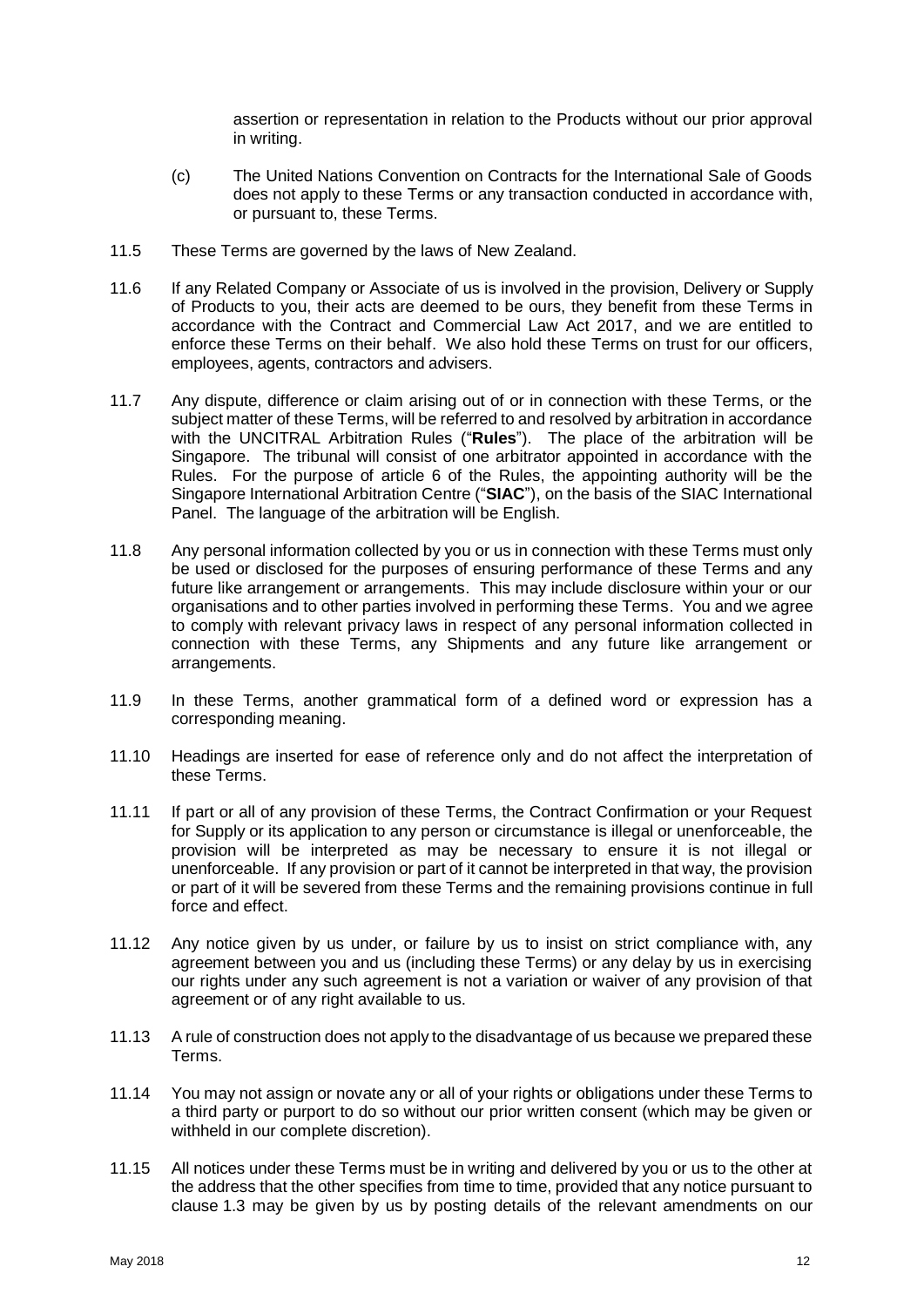website, and you will be deemed to have received that notice on the day the amendments are posted by us on the website.

- <span id="page-12-0"></span>11.16 A party will not be liable for any failure to perform these Terms if the failure is due to a cause reasonably beyond the control of that party and that party uses its reasonable endeavours to perform despite the cause. In the event that we are unable to Deliver or Supply Products to you due to circumstances reasonably beyond our control (including, without limitation, delays in transportation and associated logistics not caused by us), we will notify you as soon as reasonably practicable, and if we are not able to agree alternative Supply arrangements with you, we may cancel the relevant Shipment(s) or any part thereof, without resulting liability, resell the relevant Products, and/or allocate the available Products amongst you and any of our other customers as we see fit. This clause does not excuse a party from any obligation to make a payment when due.
- 11.17 Clerical errors or omissions, whether in compilation or otherwise in any quotation, Contract Confirmation, Shipment Schedule, Request for Supply, acknowledgement, invoice or other such documentation, are subject to correction by us.
- 11.18 Unless we otherwise expressly agree in writing, you acknowledge and warrant that any Products you purchase under these Terms are purchased solely for your own use and that you will not on-sell the Products in any market.

#### 12. DEFINITIONS

12.1 In these Terms, unless the context otherwise requires:

**we**, **our** or **us** means Fonterra Ingredients Limited and its officers, employees, agents, contractors and advisers;

**you** or **your** means the purchaser or intending purchaser of the Products from us and includes any agent, contractor or representative of you (including your storage service provider, any carrier commissioned by you or anyone who transports the Products for you or on your behalf or processes or on-sells or on-provides goods or services incorporating the Products);

**Associate** has the same meaning as the definition of "Associated Person" in the Financial Markets Conduct Act 2013;

**Contract Confirmation** means the contract confirmation or other such documentation or communication (written or oral) that we provide to you which confirms that we have accepted your Request for Supply or that your Request for Supply is being processed by us;

**Deliver** means to deliver Products to you (as evidenced by the risk transfer from us to you in the Products occurring in accordance with the Incoterms Basis) and "**Delivery**" and "**Delivered**" have corresponding meanings;

**Duty** means any tax, impost, charge or levy of an export, customs, excise, import or similar nature applicable to the exportation, importation, transportation, sale, use or ownership of any Product and/or the performance of any incidental service from time to time under any law applicable thereto;

**Expected Shipment Period**, in respect of a Product, means the period between the first expected delivery date and the last expected delivery date specified in the Contract Confirmation and/or Shipment Schedule for that Product;

**Fonterra** means Fonterra Co-operative Group Limited;